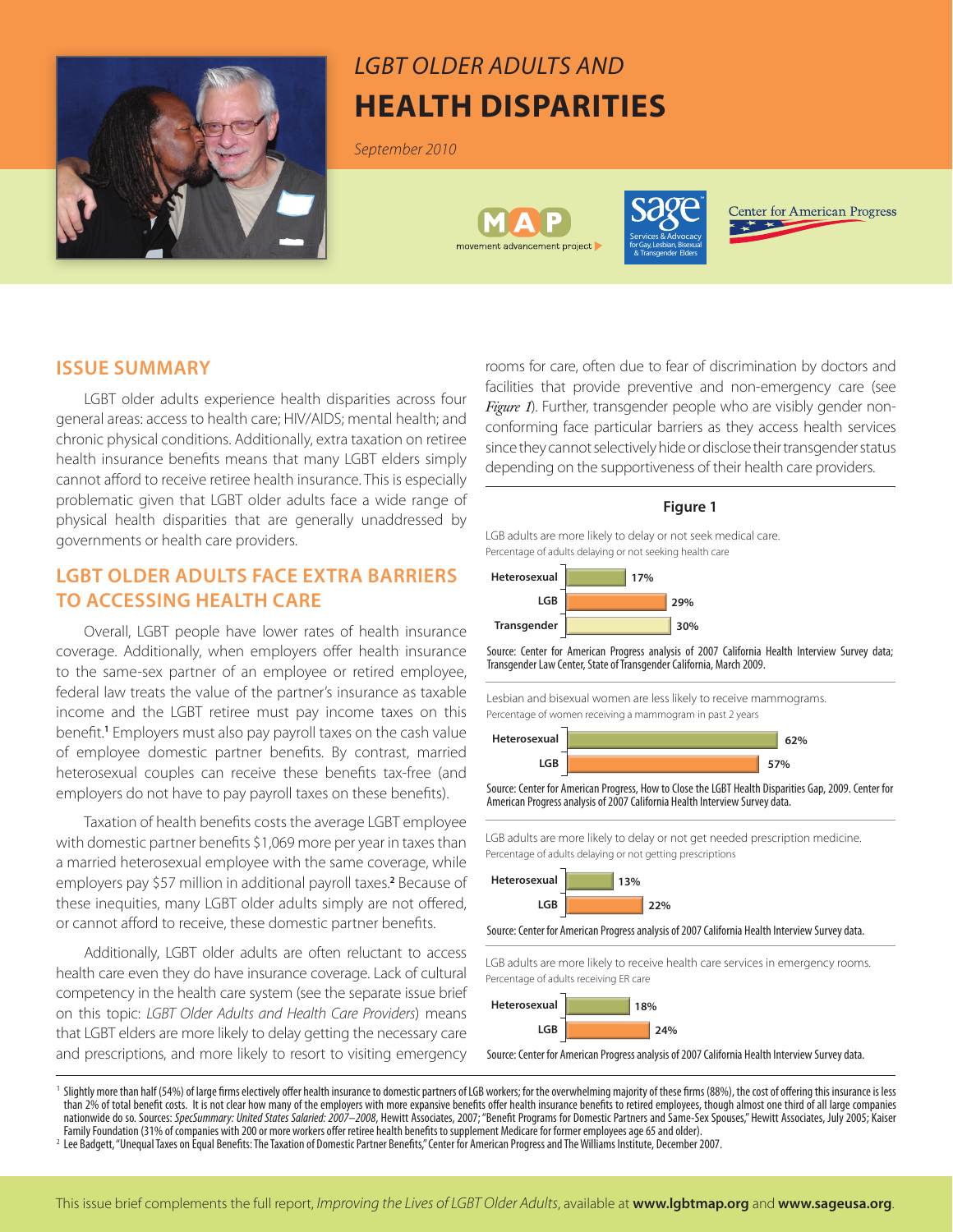# **LGBT OLDER ADULTS FACE UNADDRESSED PHYSICAL AND MENTAL HEALTH DISPARITIES**

Governments and service providers rarely track, and are largely unaware of, the health disparities among LGBT older adults. However, the limited available data suggest that later life carries unique health challenges for LGBT persons across HIV/AIDS, mental health and chronic physical conditions.

- **HIV/AIDS:** HIV diagnoses among those over 50 are on the rise, and the proportion of people living with AIDS in that age group is now more than double that of people under age 24.**<sup>3</sup>** Yet there are almost no HIV prevention programs targeted at older adults, and health care providers do not generally talk to their older patients about HIV/AIDS risks. Additionally, older adults might suffer from the long-term effects of drug treatment for HIV/AIDS, such as increased and earlier chances of cognitive decline and increased risk of developing chronic conditions such as kidney failure, severe depression, cancer and osteoporosis. Finally, the management of HIV by older people can be also more difficult due to higher levels of chronic disease and multiple medications among older age groups.
- **MENTAL HEALTH:** LGBT people have high rates of stress, much of which is related to systematic discrimination. Numerous studies have shown that the LGBT population as a whole experiences higher rates of smoking, alcohol use, drug use, suicide and depression. See *Figure 2*.
- **CHRONIC PHYSICAL CONDITIONS:** Studies suggest higher levels of chronic and other health problems among LGBT older adults, including asthma, diabetes, HIV/AIDS, obesity, rheumatoid arthritis and certain illnesses such as cancer.**<sup>4</sup>** LGBT people are also more likely to delay testing and screening for certain illnesses such as heart disease and breast cancer. Left untested or undiagnosed too late, these chronic conditions can escalate to severe levels. See *Figure 3*.

# **POLICY SOLUTIONS**

# **Eliminating Taxation of Retiree Health Benefits for Same-Sex Couples**

Most same-sex couples cannot marry, but even where legal at the state level, the federal government does not recognize such marriages under the Defense of Marriage Act (DOMA). To eliminate unfair taxation on retiree health insurance benefits—and provide LGBT older adults with access to other critical safety net programs— Congress must repeal DOMA and states must establish marriage for all couples. However, in absence of full marriage equality, policymakers should consider the following solutions:

A solution at the federal level is to amend the Employee Retirement Income Security Act to end the taxation of benefits provided for same-sex married couples, same-sex and heterosexual domestic partners and other "non-spouse" beneficiaries (such as families of choice) under employers' health plans. For example, the

#### **Figure 2**

LGB adults are more likely to experience psychological distress. Percentage of adults experiencing psychological distress in past year



Source: Center for American Progress, *How to Close the LGBT Health Disparities Gap*, 2009. Center for American Progress analysis of 2007 California Health Interview Survey data.

LGB adults are more likely to need medication for emotional health issues. Percentage of adults needing medication for mental health



Source: Center for American Progress, *How to Close the LGBT Health Disparities Gap*, 2009. Center for American Progress analysis of 2007 California Health Interview Survey data.

Transgender adults are much more likely to have suicidal ideation. Percentage of adults reporting suicidal ideation



Source: Center for American Progress, *How to Close the LGBT Health Disparities Gap*, 2009. Figures represent the simple averages of suicide ideation rates from multiple surveys and reports, including: Movement Advancement Project, *Advancing Transgender Equality*, 2009; and Massachusetts Department of Public Health, *The Health of Lesbian, Gay, Bisexual and Transgender (LGBT) Persons in Massachusetts*, 2009.

LGB adults are more likely to have problems with alcohol abuse. Percentage of adults reporting alcohol abuse



Source: Center for American Progress, *How to Close the LGBT Health Disparities Gap*, 2009. Figures represent the simple averages of alcohol abuse rates from multiple surveys and reports: Movement Advancement Project, *Advancing Transgender Equality* (2009) and Center for American Progress analysis of 2007 California Health Interview Survey data.





Source: Center for American Progress, *How to Close the LGBT Health Disparities Gap*, 2009. Figures represent the simple averages of smoking rates from multiple surveys and reports: Center for American Progress analysis of 2005 California Health Interview Survey data and Massachusetts Department of Public Health, *The Health of Lesbian, Gay, Bisexual and Transgender (LGBT) Persons in Massachusetts* (2009).

US Centers for Disease Control, 2008.

Barker, Herdt, and de Vries (2006); M. Adelman, J. Gurevitch, B. de Vries, and J. Blando, "Openhouse: Community Building and Research in the LGBT Aging Population," in Kimmel, Rose and David (2006), pp. 247-264; J.C. Barker, "Lesbian Aging: An Agenda for Social Research," *Gay and Lesbian Aging: Research and Future Directions*, 2004, pp 29-72.